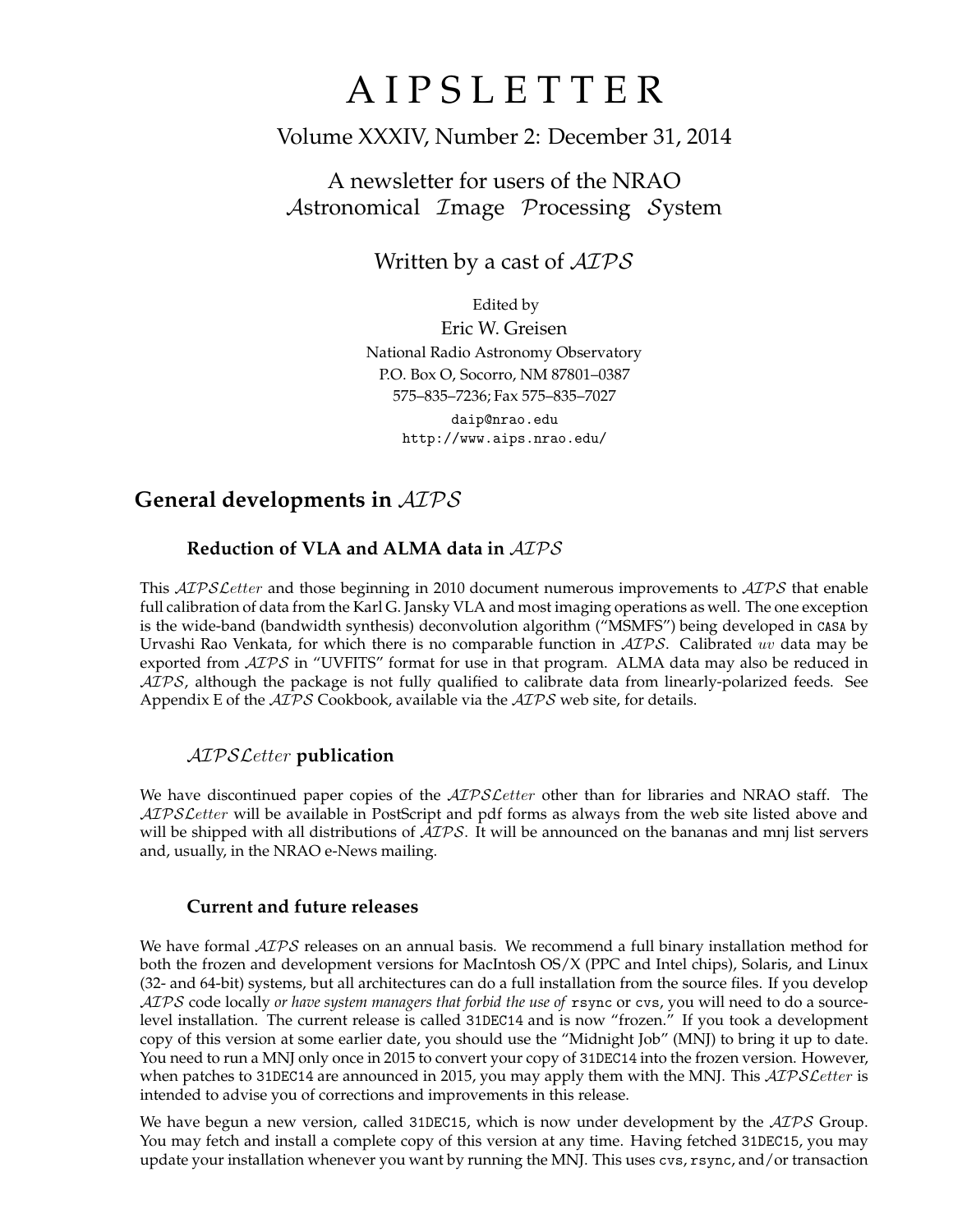files to copy all changed text files and then to copy the binary files or to compile the code selectively based on the code changes and compilations we have done. We expect users to take their source-only or binary version of 31DEC15 AIPS over the Internet (via *anonymous* ftp). Both versions require you to copy the installation procedure install.pl via ftp; the source-only version also requires you to ftp the 124-Mbyte 31DEC15.tar.gz compressed tar file. Linux sites will almost certainly have cvs installed; other sites may have installed it along with other GNU tools. Secondary MNJs will still be possible using ssh or rcp or NFS as with previous releases. We have found that cvs works very well, although it has one quirk. If a site modifies a file locally, but in an AIPS-standard directory, cvs will detect the modification and attempt to reconcile the local version with the NRAO-supplied version. This usually produces a file that will not compile or run as intended. Use a new name for the task or put a copy of the task and its help file in a private disk area instead.

AIPS is now copyright C 1995 through 2014 by Associated Universities, Inc., NRAO's parent corporation, but may be made freely available under the terms of the Free Software Foundation's General Public License (GPL). This means that User Agreements are no longer required, that *ATPS* may be obtained via anonymous ftp without contacting NRAO, and that the software may be redistributed (and/or modified), under certain conditions. The full text of the GPL can be found in the 15JUL95 AIPS Letter and is included with every distribution in file \$AIPS ROOT/*release-name*/COPYING.

### **Installing a new version**

If compiling locally, new releases must be installed from the tar ball for that release. If using the binary installation, a full new installation must also be done with rsync. The cvs system used in the MNJ requires this. When installing a new  $\langle \angle ATPS \rangle$  release in a system that already has a previous release, we recommend that install.pl be used and that the previous release be left in place, at least until the new installation has been verified. If you do this, then you will not have to re-edit the disk, printer, and tape lists and can simply skip all those pages in the install.pl menus. The old \$HOME/.AIPSRC file may be left in place, but it will need to be edited. The lines giving the DOWNLOADED and UNPACKED parameters should be cleared and the CCOMOPT line should be changed to point to the current release rather than the previous one. If you have made a special version of do daily.*host*, you should preserve it under a new name and restore it after the install. If you have an odd set of  $AIPS$  versions, the \$AIPS\_ROOT/AIPSPATH. \*SHfiles may need to be edited after the install to set the desired versions.

31DEC09 contains a change in the format of antenna files. Previous releases will not understand the antenna coordinates for arrays that were traditionally left-handed (VLBI primarily). The format change occurs automatically when any 31DEC09 or later antenna-file specific code reads the file, after which older releases will have difficulties. Note that the only version which we patch for major errors is 31DEC14; even 31DEC13 is no longer changed.

# **Preview of coming attractions**

The 31DEC15 release already contains a few changes that we decided were a bit risky or not needed in 31DEC14. The low-level Clean-component modeling routines were changed to allow an I polarization model to be divided into the cross-hand polarization data as well as the parallel-hand data. UVSUB offers this option with OPCODE='DIV4' and the option is, so far, not available in any other task. Interactive image histogram equalization. to replace the non-functional tasks TVHXF and TVHLD (which requireD an IIS Model 70), has appeared in 31DEC15 using the TVHLD name.

## **Improvements of interest to users in** 31DEC14

We expect to continue publishing the  $ATPSLetter$  every six months along with the annual releases. There are a few new tasks and verbs released in the last six months. New task ACSCL allows VLBI amplitude adjustment after bandpass calibration and TVSAD allows interaction with the model fitting done by the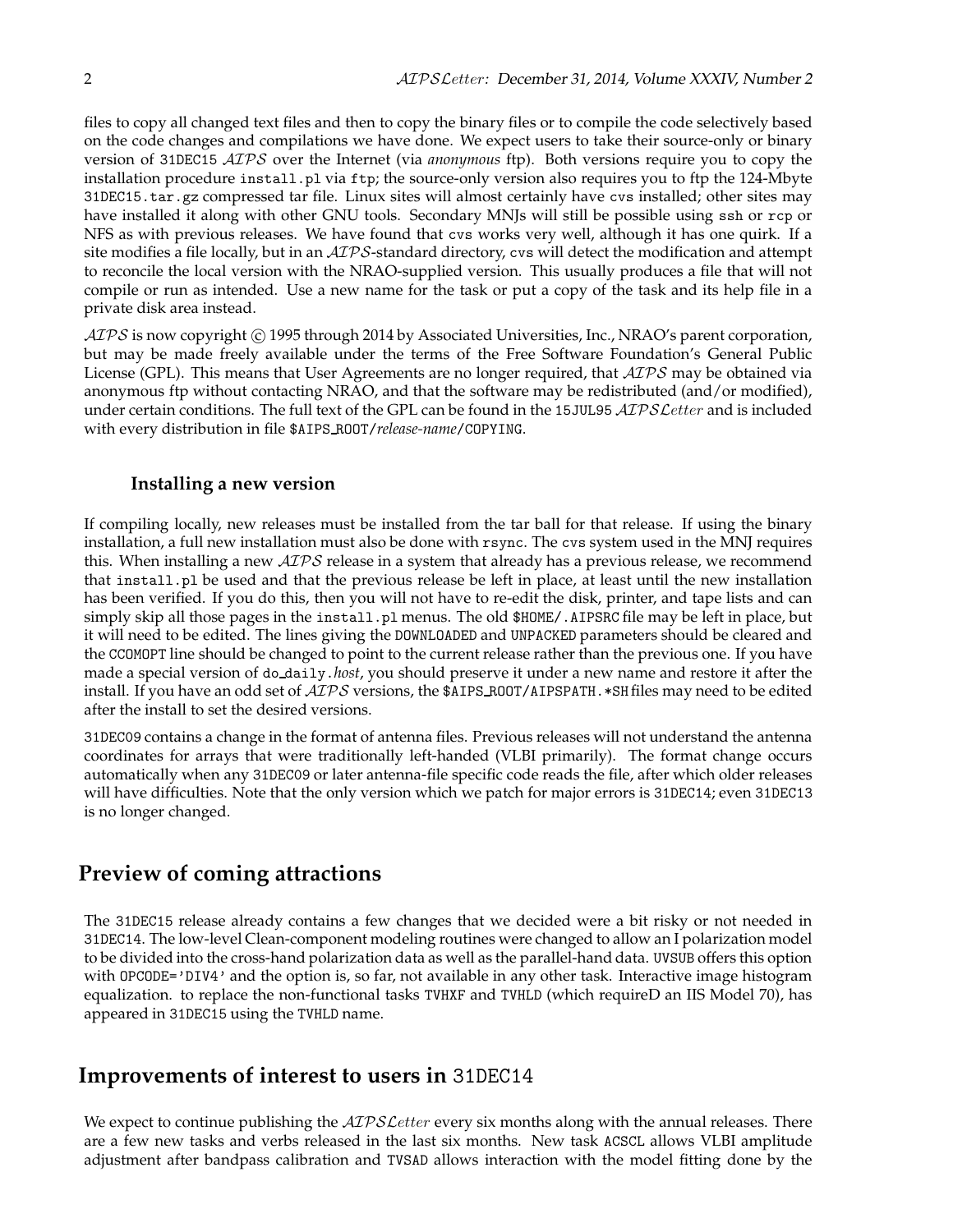"search and destroy" task SAD. New verb IMFITSET provides similar TV interaction to prepare the adverbs for the IMFIT and JMFIT Gaussian-fitting tasks. New verb GETDATE returns a date string in one of several user-selected formats. A new data-reduction pipeline procedure called VLBARUN, located in a RUN file of the same name, was also released by Amy Mioduszewski.

In the first six months of 31DEC14 the new tasks were BPWAY to determine spectral channel-dependent  $uv$ data weights, DBAPP to append multiple uv data sets at once, CENTR to change the frequency reference pixel to the center of the spectrum, HUINT to adjust hue-intensity images interactively and then save the result as image files, and MODSP to compute model images of spectral lines. A set of RUN files, under the general name TDEPEND, was created to assist with imaging a time-dependent source. The cube model-fitting tasks XGAUS, RMFIT, and ZEMAN were given significant attention and a new  $\mathcal{AIPS}$  Memo was written to document their usage.

Normally, bugs which appear in an  $\mathcal{AIPS}$  TST version and then are fixed in that same version before its release get little or no discussion in the  $ATPSLetter$ . Since a rather large number of sites now install the TST version of  $\mathcal{AIPS}$  during its development, this is somewhat of an oversight. We urge you to run the "Midnight Job" at least once after 31DEC14 is frozen to bring it up to date and to fix all bugs of this sort. We urge active sites to use the MNJ and, when something odd occurs, to examine CHANGE.DOC using the cgi tool available from the  $AIPS$  documentation web page (http://www.aips.nrao.edu/aipsdoc.html). Please do not hesitate to contact us via the NRAO help desk (https://help.nrao.edu) or via e-mail daip@nrao.edu with any questions or suspicions that there are problems.

### **UV data: VLBI**

#### **VLBARUN**

The new RUN file VLBARUN contains a "pipeline" procedure which uses the VLBA calibration procedures (from VLBAUTIL) and some logic to calibrate and image VLBA data. Unlike the old VLBAPIPE, VLBARUN attempts to make intelligent decisions on defaults, so it can be run fairly automatically, if the names of the sources are known. If desired, VLBARUN will produce diagnostic plot files and write them to disk creating an HTML file to ease examination of these files. Images will be produced, but no self-cal is done, so the images should be considered diagnostic in nature. VLBARUN differs from VLBAPIPE in that all references to magnetic tape are gone, many of the input adverbs have intelligent default values, ionospheric and EPO corrections have been added, plots are generated optionally and even converted to HTLM, auto-boxing is used in IMAGR, and an e-mail may be generated informing you when the pipeline has finished.

#### **Flux-density calibration**

Several projects have reported errors in flux densities measured with the VLBA, using the latest hardware and software of the VLBA, compared to those measured with other instruments. R. Craig Walker has investigated this problem and has reported his findings in VLBA Scientific Memo #37. The reported errors are as high as 25-30  $%$  and have not been fully understood. A number of  $ATPS$  tasks were modified and a new one written to assist in this investigation. Craig is now recommending a revised calibration process, doing in sequence (1) ACCOR to give unity autocorrelation, (2) PCCOR or FRING to remove residual delay offsets, (3) BPASS with power-based normalization, (4) ACSCL to re-normalize autocorrelations after applying the bandpass, and  $(5)$  APCAL to apply the  $T_{sys}$  and gains with opacity corrections and correction of unwarranted fluctuations in the  $T_{sys}$  values. We are evaluating possible changes to VLBARUN to account for these suggestions, but have made no changes as yet. The changes to  $\mathcal{AIPS}$  made in this effort include

- **ACSCL** is a new task similar to ACCOR but containing many of the calibration adverbs. It is intended to re-normalize the data by the autocorrelations in case the bandpass normalization is not quite right.
- **ACCOR** was changed to apply the flag table to the autocorrelation data before averaging.
- **BPASS** was given two normalization options based on the bandpass squared (power) rather than the bandpass itself (which is a voltage gain).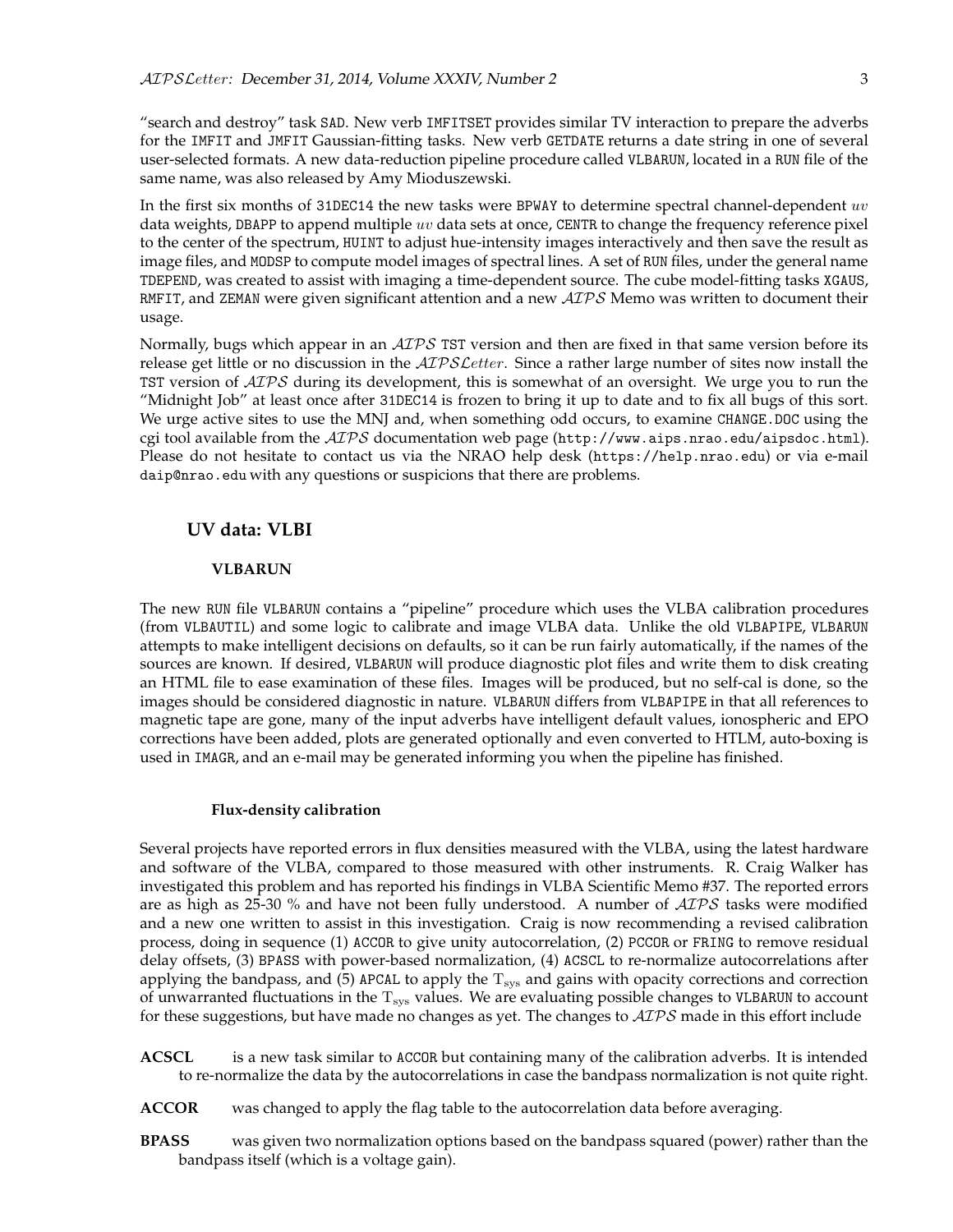- **APCAL** was revised to use more appropriate spillover corrections depending on frequency and to continue to find corrections even if the TV plotting is turned off. It was given the option to reduce the variation of the apparent  $T_{sys}$  over "IF" using the average over time of the ratio of  $T_{sys}(IF, t)$  to the average over IF of  $T_{sys}$ .
- **CLCOR** was given the 'POGN' option to enter gains in power rather than voltage units.
- **ANTAB** was changed to refuse to function on multi-subarray data sets. One must run ANTAB before USUBA.

### **UV data: other**

#### **VLA SysPower tables**

Calibration using the SysPower tables produced by the VLA received attention on several fronts. The post-detection gains are the only calibration values useful for wide-band (3-bit) observations at present. Traditionally, they have been held more or less constant during an observation, but for a variety of reasons, that is likely to change. Therefore, the clip, smooth, and flag operations of TYSMO were extended to the gains. Bugs in the flagging of all SY data were corrected. SNEDT can now edit the post-detection gains and EDITA can edit  $uv$  data using the gains.

The SysPower table may be used to estimate antenna efficiencies as a function of frequency, at least with respect to some one frequency which is thought to be "known." Then, the gains found by CALIB may be used to correct the T<sub>cal</sub> values assumed at the telescope. To prepare for this, TYAPL was given the ability to read an \$AIPSIONS/VLA EFFICIENCIES file, but, in its absence, the task continues to use the efficiency estimates built into the task. PRTSY will be used in this effort. It was changed to give more control over what is printed, to offer a new display of scan averages (using median), to do median averages over source, to divide one source by another, and to write a new efficiencies file based on an old one plus the measured ratios between two sources.

#### **Editing and miscellaneous**

- **FTFLG** was given numerous corrections, previously made in SPFLG to handle source numbers, labeling, flagged table rows, counting large data sets, and providing run-time help.
- **TVFLG,** SPFLG, and FTFLG were given the option to flag a range of IFs. Additionally, if the data will not fit on the TV screen at the current averaging interval, these tasks now divide the data into "pieces," display one of those pieces, and offer the options to load the previous or next piece. Bugs in labeling sub-images and in handling the data when the next TV load has no valid data were also corrected.
- **UVFLG** used too large a time increment and so could miss a data sample when flagging for shadowing or elevation.
- **PCAL** was corrected to use a weighted average over the data paying proper attention to flagging. Full spectral-index correction capability was added including the DOSCALE adverb.
- **Linear** polarization was enabled/corrected in numerous tasks, which did not handle Stokes values of  $-5$  to  $-8$  properly. This allows VLA P-band data to be processed simply. AIPS does not calibrate linear polarizations properly, but P-band is almost always unpolarized.
- **CAPLT** and CLPLT were corrected to plot relatively correct error bars.
- **Spectral** index corrections were enhanced to allow fitting for, and using, spectral curvature in SPFLG. FTFLG. UVPLT, CLIP, UVFND, BPASS, CPASS, and BLCHN.
- **UVHOL** was given print control adverbs to avoid the cost of determining print scaling by reading the data set.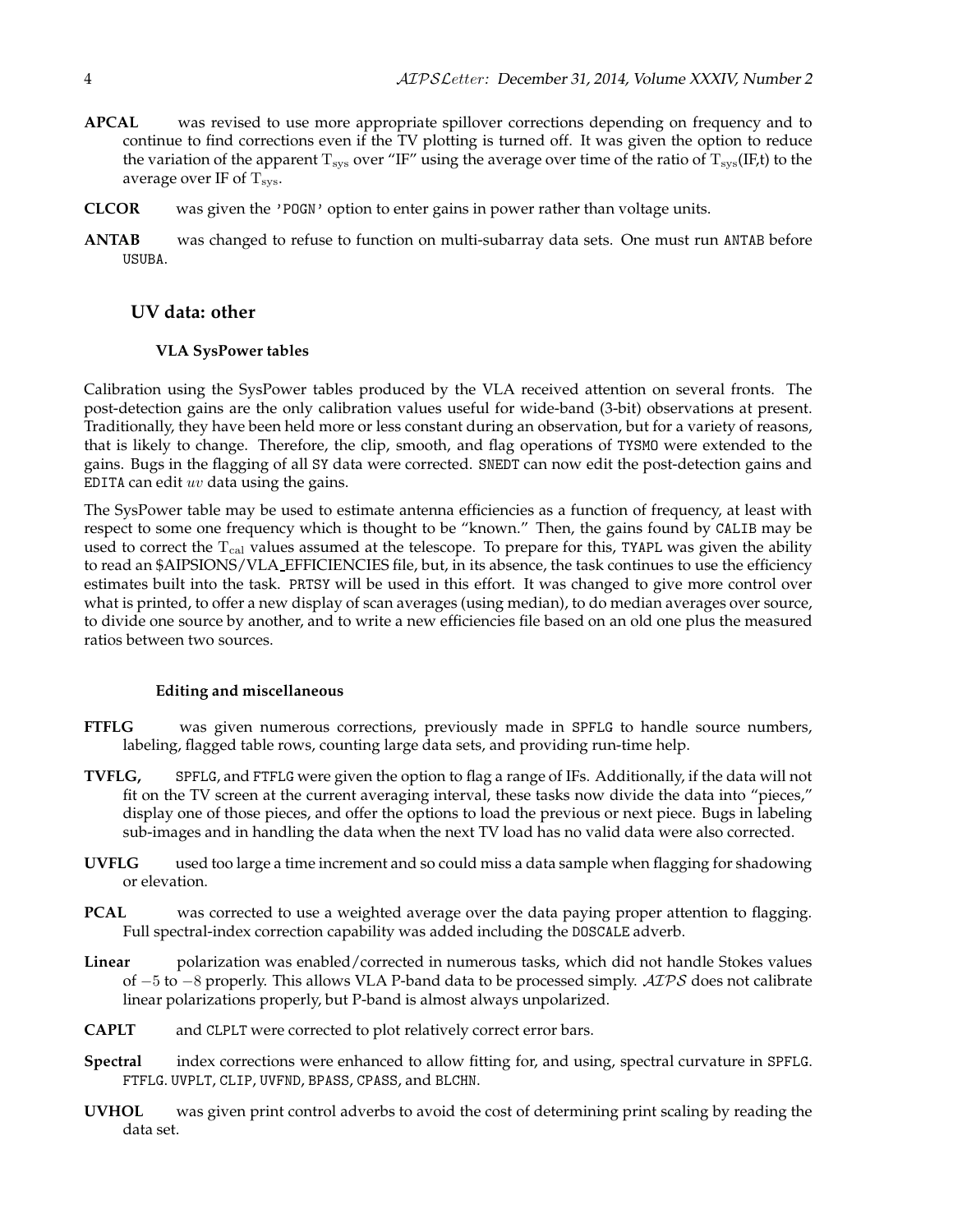### **Analysis: spatial gaussian fitting**

When Gaussian-fitting tasks JMFIT, IMFIT, and SAD attempt to deconvolve the Clean beam from the fit beam, they first do the deconvolution at the formal solution. Then they try the deconvolution with the 27 different combinations of solutions at plus and minus one and zero times the uncertainty in each of the width parameters. The report shows the formal deconvolution and the extrema in the deconvolved major axis, minor axis, and position angle. Values of zero in the deconvolved widths indicate that the deconvolution fails in that parameter (*i.e.*, the fit Gaussian is effectively smaller than the Clean beam). These tasks were changed to test plus or minus adverb EFACTOR times the uncertainty, with a default of 1.3. The tasks have a set of criteria on which to decide whether the object is probably unresolved, probably resolved, or somewhere in between. The factor of 1.3 was found to make those tests more reliable. See the EXPLAIN files of these tasks for a detailed breakdown of the criteria used to make this judgment. The determination of the image rms in IMFIT was corrected; previously it would fail and the (quite reasonable) initial guess was always used. MFPRT displays the contents of the model-fit table produced by these tasks. Its computation of the velocity was corrected.

JMFIT and IMFIT depend on reasonably good initial guesses for the height, position, and widths of the Gaussians to be fit. A new verb, MFITSET was written to assist in getting these right. It uses the TV to set the image name parameters, the fitting window (BLC, TRC), the number of Gaussians (NGAUSS), and the Gaussian parameters (GMAX, GPOS, GWIDTH) and can draw ellipses on a graphics plane marking your selections as you make them.

SAD attempts to make a catalog of sources in an image by finding "islands" of emission above user-selected threshold(s), guessing the Gaussian needed to fit each island, and then attempting the fit. It uses a variety of criteria on the fit to decide if it is reasonable and, if the fit appears to be good, it subtracts the Gaussian from the residual image and adds it to the catalog. Islands that fail these tests are passed unchanged into the output residual image, leaving problem areas to be dealt with later by the user. TVSAD is a new version of SAD which attempts to avoid leaving so many problem islands for later. It displays each island on the TV and allows the user to modify the initial guess before attempting the fit. It shows the result and allows the user to loop back to try again or to accept the solutions found. The interactivity can be turned off until a "failed" island is found, after which the interactivity is turned back on.  $\mathcal{AIPS}$  Memo 119 discusses this task in detail, describing each TV screen and menu.

### **Plotting and general matters**

- **LTYPE** adverb was given more values which will allow the user a measure of control over the metric scaling of plot labels.
- **SNPLT** was changed to use a consistent metric scaling on each page of output. It was given options PDGN and PSGN to plot Pdif and Psum divided by the post-detection gains.
- **VPLOT,** ANBPL, CLPLT and CAPLT were corrected to remember and use the user's fixed scale for all plots. Previously, the scale expanded outward as the tasks progressed.
- **POSSM** was corrected to plot correlation functions for all polarizations in the data, not just the first.
- **PRTAB** was changed to make a better set of defaults for the adverbs controlling which array values are printed from each line of the table.
- **GETDATE** is a new verb to return a date string called THEDATE in a variety of formats.
- **INPUTS** was provided with the adverb DOPRINT so that the user may choose to avoid the page-full stopping points. This should be particularly useful in procedures that are invoked interactively.
- **CookBook** was updated to match the changes over the last year.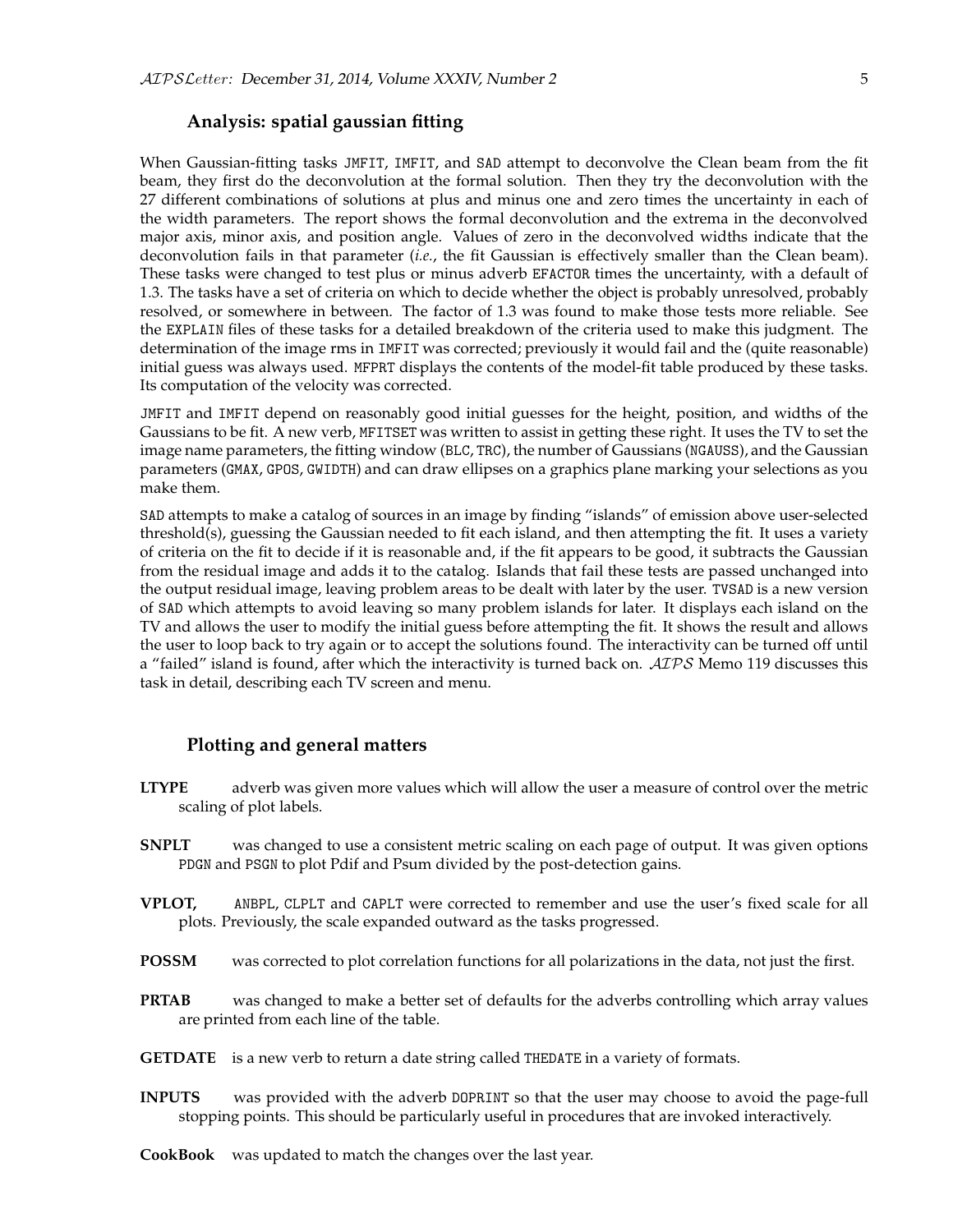# **Recent** AIPS **Memoranda**

All  $AIPS$  Memoranda are available from the  $AIPS$  home page.  $AIPS$  Memo 117 describing  $AIPS'$  usage of the FITS format was modified slightly in the first part of 2014.

#### **119 TVSAD: interactive search and destroy**

Eric W. Greisen, NRAO

December 11, 2014

TVSAD is a new task in AIPS, which first appeared in November 2014. It is an interactive version of the automatic source finding task, SAD (or "search-and-destroy") which has been in  $AIPS$  for a long time. SAD finds a list of Gaussian components and writes a residual image with the components removed. However, any components for which the fit appears bad are left in the image. TVSAD is an attempt to allow the user to avoid these left-behind components.

# **Patch Distribution for** 31DEC13

Because of the extensive use of binary installations, we now patch the master copy of the most recently frozen version. Older versions are not corrected even for egregious errors. Thus, 31DEC13 was patched during 2014 and 31DEC14 will be patched as needed during 2015. Your copy of them may be corrected simply by running a Midnight Job. Information about patches and the code may be found using links from the main AIPS web page or by *anonymous* ftp to the NRAO server ftp.aoc.nrao.edu. Documentation about patches to a release is placed on this site at pub/software/aips/*release-name* and the code is placed in suitable sub-directories below this. Patches to older releases are kept here as well, but they will require local compilation.

The 31DEC13 release is no longer available for installation and will no longer receive patches even for egregious errors. It had a number of important patches during 2014. They are

- 1. BPASS failed to apply a spectral index correction when SOLINT=-1 even when there was only one calibration source. *2014-01-14*
- 2. LISTR failed to read source information while printing "gains". *2014-01-14*
- 3. DOOSRO run file had a typo in its first line. *2014-01-27*
- 4. UVFND in averaging channels used the real part as both the real and imaginary parts. *2014-02-07*
- 5. DOBAND modes 2 and 4 had an initialization problem. *2014-02-09*
- 6. DOOSRO had a POPS language error. *2014-02-10*
- 7. KNTR and PCNTR had minor issues which blocked display of true-color images. *2014-02-11*
- 8. PCCOR did not handle blanked values from the PC table cable-cal measurements. *2014-02-11*
- 9. FITLD had trouble finding the correct records for MC and IM tables. *2014-03-11*
- 10. DSKEW did bad things when the input image had a non-zero value of rotation. *2014-03-17*
- 11. CLCAL failed to re-reference the SN table as requested. *2014-03-19*
- 12. SNP2D needed clarification of BCHAN and BIF and to write reference channel phases as well as delays. *2014-03-27*
- 13. TIORD had a bad format. *2014-03-31*
- 14. XGAUS and RMFIT called the function routine incorrectly numerous times, mostly with remarkably benign results. *2014-04-02*
- 15. PRTAB could abort when string data was very long. *2014-04-02*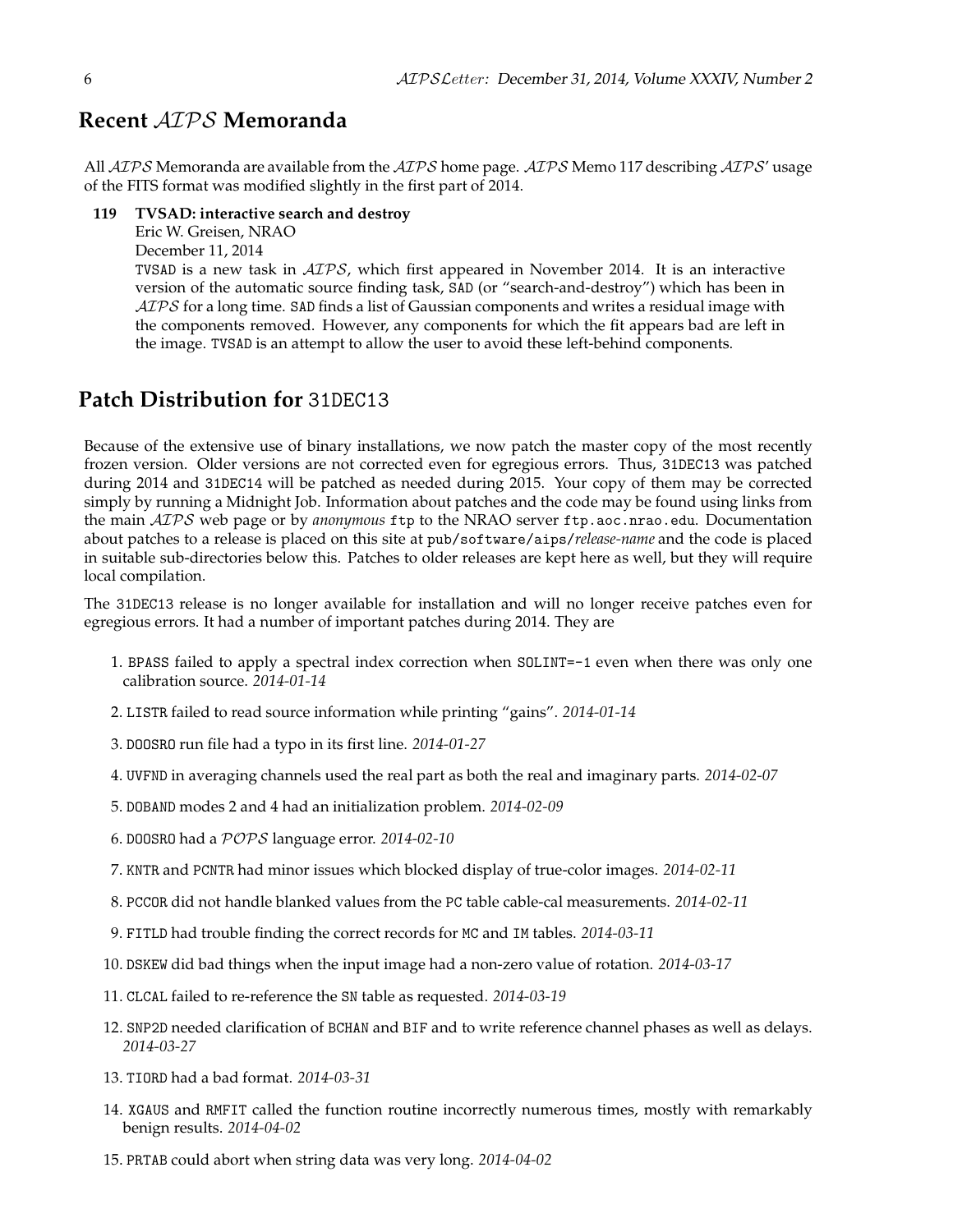- 16. LISTR did not show the correct scaling for angles in the GAIN listing. *2014-04-11*
- 17. TVFLG and SPFLG interpreted flagged rows in the flag command table as a serious error in a couple of places. *2014-05-29*
- 18. DTSUM omitted the highest numbered antenna from its matrix list if it did not have autocorrelation records. *2014-06-13*
- 19. CALIB in phase-only solutions could return amplitude gains other than 1.0 when 2 baselines occurred in an interval. *2014-06-27*
- 20. PCAL did not take data flagging into account when averaging data over time. *2014-08-08*
- 21. TYSMO did not apply flagging correctly except if all flags applied to all Stokes. *2014-08-21*
- 22. BPASS did not allocate quite enough dynamic memory causing bad messages when it closed. *2014- 09-12*
- 23. SPFLG, TVFLG, and FTFLG made a mess of the header in memory when trying to load a fully flagged plane making many operations other than a good TV load fail. *2014-09-12*
- 24. FITLD had trouble finding widely spaced records in the MC table. *2014-09-30*

# AIPS **Distribution**

From the NRAO system logs, we count apparent MNJ accesses, downloads of the tar balls, and rsync accesses by unique IP address. Since DSL and some university and other connections may be assigned different IP addresses at different times, this will be a bit of an over-estimate of actual sites. However, a single IP address is often used to provide  $\mathcal{AIPS}$  to a number of computers, so these numbers are at the same time an under-estimate of the number of computers running current versions of  $\mathcal{AIPS}$ . In 2014, a total of 333 different IP addresses downloaded the frozen form of 31DEC13 and 1045 IP addresses downloaded 31DEC14 in tarball or binary form. Fully 1023 IP addresses accessed the NRAO cvs master. Each of these has at least installed some version of  $\mathcal{AIPS}$  and 376 appear to have run the MNJ at least occasionally. The total number of unique IP addresses in these three lists was 1843. The table below shows these numbers as a function of year since we began recording them.

|      |          |          |            |     | <b>TST</b> | <b>NEW</b> |            | Total  |
|------|----------|----------|------------|-----|------------|------------|------------|--------|
| year | TST name | NEW name | <b>TST</b> | NEW | binary     | binary     | <b>CVS</b> | unique |
| 2004 | 31DEC04  | 31DEC03  | 808        | 196 |            |            | 797        | 1276   |
| 2005 | 31DEC05  | 31DEC04  | 832        | 246 | 299        | 48         | 982        | 1460   |
| 2006 | 31DEC06  | 31DEC05  | 806        | 191 | 402        | 94         | 1050       | 1398   |
| 2007 | 31DEC07  | 31DEC06  | 965        | 277 | 669        | 161        | 1385       | 1811   |
| 2008 | 31DEC08  | 31DEC07  | 1058       | 246 | 986        | 303        | 1667       | 2107   |
| 2009 | 31DEC09  | 31DEC08  | 1228       | 307 | 1082       | 478        | 1855       | 2399   |
| 2010 | 31DEC10  | 31DEC09  | 1228       | 307 | 1203       | 477        | 1914       | 2416   |
| 2011 | 31DEC11  | 31DEC10  | 1105       | 270 | 1064       | 424        | 1747       | 2228   |
| 2012 | 31DEC12  | 31DEC11  | 940        | 284 | 1028       | 396        | 1309       | 1698   |
| 2013 | 31DEC13  | 31DEC12  | 1014       | 307 | 990        | 443        | 1264       | 1937   |
| 2014 | 31DEC14  | 31DEC13  | 1045       | 333 | 848        | 431        | 1023       | 1843   |